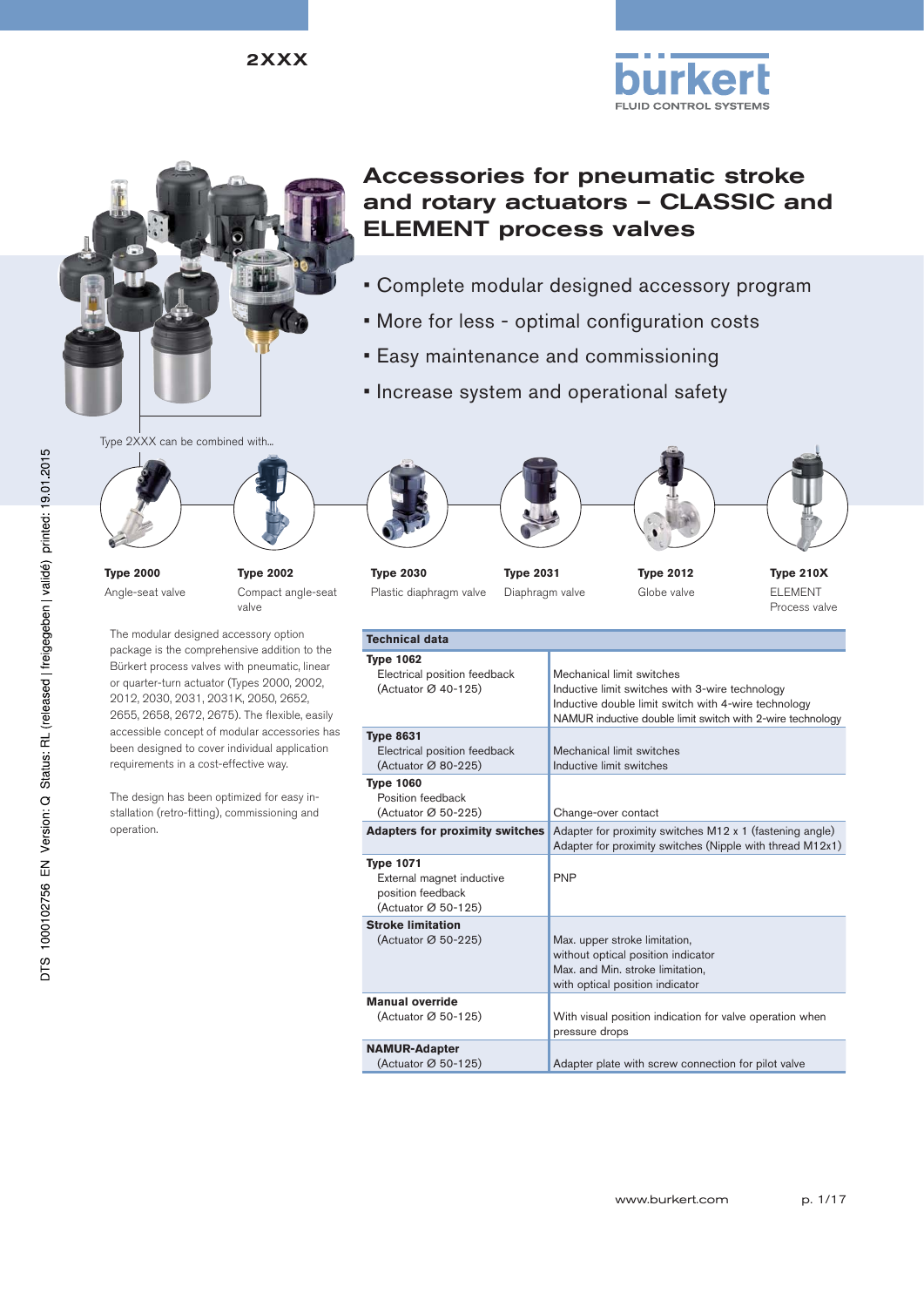

#### Type 1062, electrical position feedback



The electrical position feedback is to be installed on a valve. Valve positions are remotely reported electrically according to switch type: - open, closed (version with a limit switch) or - open and closed (version with two switches or a double limit switch)

LEDs provide optical position indication (except with the inductive 2-wires version). Mechanical or inductive switches are housed in a compact splash-proof enclosure. The position indicator can be rotated 360° and is easily fitted to the valve.

| <b>Technical data</b>                                      |                                                                                                                                                                            |
|------------------------------------------------------------|----------------------------------------------------------------------------------------------------------------------------------------------------------------------------|
| <b>Material</b>                                            |                                                                                                                                                                            |
| Body / cover                                               | PA6/PC<br>EPDM                                                                                                                                                             |
| Seal (body/cover)<br>Cable gland                           | PA or PVDF                                                                                                                                                                 |
| Guide piece                                                | Brass or stainless steel                                                                                                                                                   |
| Spindle                                                    | Brass and stainless steel                                                                                                                                                  |
| <b>Electrical connection</b>                               | Terminal strip with cable screwing M16x1.5,<br>cable-Ø between 5 and 7 mm, wire profile max. 1 mm <sup>2</sup>                                                             |
| <b>Ambient temperature</b>                                 | $-20$ to $+60^{\circ}$ C (operation and storage)<br>[for CSA version : 0 to +60°C (operation and storage)]                                                                 |
| <b>Relative humidity</b>                                   | $\leq$ 80%, without condensation                                                                                                                                           |
| <b>Protection class</b>                                    | IP65 with mounted and tightened connectors and tightly<br>fixed electronic module cover                                                                                    |
| <b>Approval</b>                                            | Limit switches acc. to VDE, IEC, UL 61010-1, CSA C22.2<br>n°61010-1-04, inductive limit switch in EExi (intrinsically safe)<br>acc. to II 2 GD EEx ia II C T6, T5 or T4-T1 |
| <b>Mounting</b>                                            | on piston actuator with actuator size $\varnothing$ 40-125 mm                                                                                                              |
| <b>Installation</b>                                        | As required                                                                                                                                                                |
| Mechanical limit switch (per limit switch)                 |                                                                                                                                                                            |
| <b>Number of limit switches</b>                            | $1$ or $2$                                                                                                                                                                 |
| <b>Output version</b>                                      | Change-over contact (open and /or closed) in silver or gold                                                                                                                |
| <b>Status</b>                                              | Open, closed or open/closed, supply voltage, Control<br>lamp (LED) : green, red, orange and electrical feedback                                                            |
| <b>Power supply</b>                                        | 12-48 V DC/AC:<br>[for CSA version : 12-30 V AC / 12-48 V DC]                                                                                                              |
| <b>Power consumption</b><br>(per limit switch)             | $<$ 35 mA (48 V DC)                                                                                                                                                        |
| Load current (per limit switch)                            | see table on next page                                                                                                                                                     |
| Voltage drop                                               | Max. 1 V DC                                                                                                                                                                |
| Inductive limit switch with 3-wire technology              |                                                                                                                                                                            |
| <b>Number of limit switches</b>                            | $1$ or $2$                                                                                                                                                                 |
| <b>Output version</b>                                      | normally open contact (PNP)                                                                                                                                                |
| <b>Status</b>                                              | Open, closed or open/closed, supply voltage, Control<br>lamp (LED): green, red, orange and electrical feedback                                                             |
| <b>Power supply</b>                                        | 10-30 V DC                                                                                                                                                                 |
| <b>Power consumption</b><br>(per limit switch)             | $< 15 \text{ mA}$                                                                                                                                                          |
| Load current (per limit switch)                            | $\leq$ 150 mA, per output                                                                                                                                                  |
| Inductive double limit switch with 4-wire technology       |                                                                                                                                                                            |
| <b>Number of limit switches</b>                            | 1                                                                                                                                                                          |
| <b>Output version</b>                                      | normally open contact (PNP)                                                                                                                                                |
| <b>Status</b>                                              | Open and closed, supply voltage, Control lamp (LED):<br>green, red, orange and electrical feedback                                                                         |
| <b>Power supply</b>                                        | 10-30 V DC                                                                                                                                                                 |
| <b>Power consumption</b><br>(per limit switch)             | $< 15 \text{ mA}$                                                                                                                                                          |
| Load current (per limit switch)                            | $\leq$ 150 mA, per output                                                                                                                                                  |
| NAMUR inductive double limit switch with 2-wire technology |                                                                                                                                                                            |
| <b>Number of limit switches</b>                            | $\mathbf{1}$                                                                                                                                                               |
| <b>Output version</b>                                      | acc. to NAMUR                                                                                                                                                              |
| <b>Status</b>                                              | Open and closed, Control lamp (LED): red, orange<br>and electrical feedback                                                                                                |
| <b>Power supply</b>                                        | 8 V DC through isolating barrier                                                                                                                                           |
| <b>Power consumption</b>                                   | $\leq$ 1.2 mA (damped)<br>$> 2.1$ mA (undamped)                                                                                                                            |
| Load current                                               | not applicable                                                                                                                                                             |
| Specific technical data: switch with CSA approval          |                                                                                                                                                                            |
| Degree of pollution                                        | $\overline{2}$                                                                                                                                                             |
| <b>Category of installation</b>                            | $\mathsf{I}$                                                                                                                                                               |
| Altitude max.                                              | 2000 m                                                                                                                                                                     |
| <b>Power supply</b>                                        | through power source (SELV)                                                                                                                                                |
|                                                            |                                                                                                                                                                            |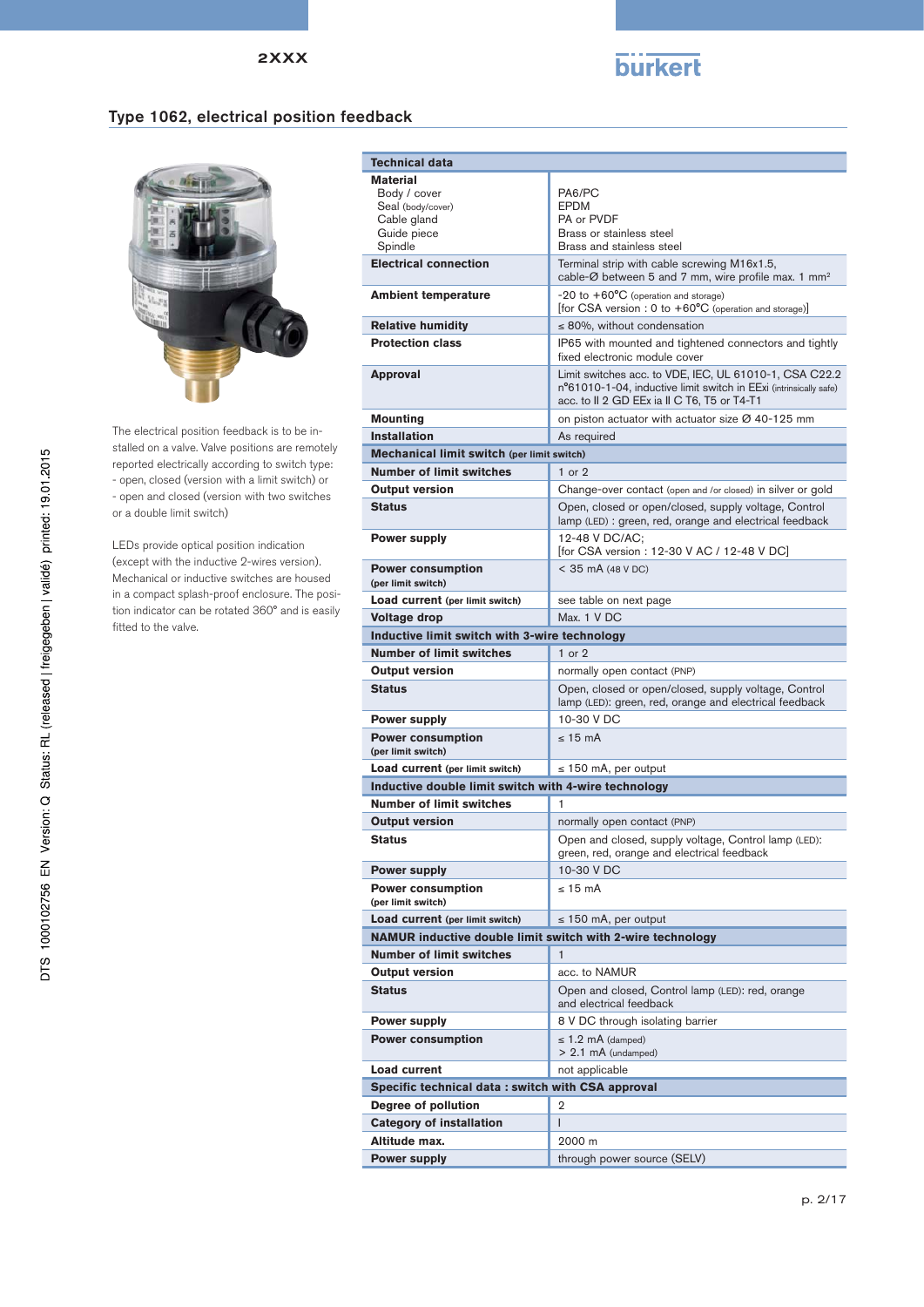

# Dimensions [mm]



| Electrical specification for mechanical switches |                                      |                                       |  |  |  |  |  |  |  |
|--------------------------------------------------|--------------------------------------|---------------------------------------|--|--|--|--|--|--|--|
| <b>Voltage</b><br><b>IVI</b>                     | <b>Maximum</b><br>inductive load [A] | <b>Maximum resistance</b><br>load [A] |  |  |  |  |  |  |  |
| 24 DC                                            | 5                                    | 5                                     |  |  |  |  |  |  |  |
| 30 DC                                            | 2                                    | 5                                     |  |  |  |  |  |  |  |
| 50 DC                                            | 0.7                                  |                                       |  |  |  |  |  |  |  |
| 74 DC                                            | 0,25                                 | 0.6                                   |  |  |  |  |  |  |  |

| <b>Actuator size</b> | А                     | в  | C              |
|----------------------|-----------------------|----|----------------|
| $\alpha$ 40          | M24 x 1.5             | 12 | M5             |
| Ø 50, 63 and 80      | M <sub>26</sub> x 1.5 | 10 | M <sub>6</sub> |
| Ø 100 and 125        | M36 x 2               | 16 | M10            |

# Ordering chart electrical position feedback Type 1062 (actuator size 40-125mm)

Feedback with mechanical switches (change-over contact for UC)

|               |                            | for pneumatic stroke actuator                                                                 | for pneumatic rotary actuator |                                               |         |  |                                                     |
|---------------|----------------------------|-----------------------------------------------------------------------------------------------|-------------------------------|-----------------------------------------------|---------|--|-----------------------------------------------------|
| <b>Status</b> | size<br>Actuator<br>Ø [mm] | ပ္က<br>$\dot{\circ}$<br>ltem n<br>(12-48<br>AC)<br>នី<br>ltem<br>$\frac{2}{1}$<br>$\mathbf C$ |                               | size<br>ပ္စစ္<br>Actuator<br>Ø [mm]<br>∞<br>으 |         |  | <b>DC</b><br>$rac{1}{2}$<br>ltem n<br>(12-48<br>AC) |
| closed        | 40                         | 444 182                                                                                       |                               | -                                             |         |  |                                                     |
| open          | 40                         | 444 181                                                                                       |                               | -                                             |         |  |                                                     |
| open/closed   | 40                         | 444 183                                                                                       | 562 568                       | -                                             |         |  |                                                     |
| closed        | 50-80                      | 007 461                                                                                       |                               | 63                                            | 431 477 |  |                                                     |
| open          | 50-80                      | 007 462                                                                                       | $\overline{\phantom{0}}$      | 63                                            | 431 476 |  |                                                     |
| open/closed   | 50-80                      | 007 463                                                                                       | 562 566                       | 63                                            | 431 478 |  |                                                     |
| closed        | 100-125                    | 007 464                                                                                       |                               | 100                                           | 431 480 |  |                                                     |
| open          | 100-125                    | 007 465                                                                                       | $\overline{\phantom{0}}$      | 100                                           | 431 479 |  |                                                     |
| open/closed   | 100-125                    | 007 466                                                                                       | 562 567                       | 100                                           | 431 481 |  |                                                     |

#### Feedback with induction switches (normally open contacts for DC)

|               |                                   | for pneumatic stroke actuator                                                            |                                                                      |                                                                                                           | for pneumatic rotary actuator                                                                             |                            |                        |    |         |
|---------------|-----------------------------------|------------------------------------------------------------------------------------------|----------------------------------------------------------------------|-----------------------------------------------------------------------------------------------------------|-----------------------------------------------------------------------------------------------------------|----------------------------|------------------------|----|---------|
| <b>Status</b> | size<br>Actuator<br>$\omega$ [mm] | <b>Jan A</b><br>3-wire<br>g<br>$\mathbf{C}$<br>$10 - 30$<br><b>Item</b><br>techi<br>with | imit<br>DC<br>ဠ<br>><br>double<br>switch<br>$10 - 30$<br><b>Item</b> | proval<br>DC<br>mit<br>ᅙ<br>Φ<br>$\sigma$<br>30<br>switcl<br>doub<br><b>Item</b><br>⊲<br>$10 -$<br>S<br>ပ | Namur<br>imit<br>o<br>ă<br>$\widehat{\mathsf{Ex}}$ i)<br>switc<br>doub<br>튭<br>$\overline{ }$<br>$\infty$ | size<br>Actuator<br>Ø [mm] | Item no.<br>10-30 V DC |    |         |
| closed        | 40                                | 444 188                                                                                  |                                                                      |                                                                                                           |                                                                                                           | -                          |                        |    |         |
| open          | 40                                | 552 653                                                                                  | 560 407                                                              | 562 563                                                                                                   | 560 411                                                                                                   |                            |                        |    |         |
| open/closed   | 40                                | 444 189                                                                                  |                                                                      |                                                                                                           |                                                                                                           | -                          |                        |    |         |
| closed        | 50-80                             | 005 422                                                                                  |                                                                      |                                                                                                           |                                                                                                           | 63                         | 431 501                |    |         |
| open          | 50-80                             | 005 434                                                                                  | 560 408                                                              |                                                                                                           |                                                                                                           | 562 564                    | 560 412                | 63 | 431 500 |
| open/closed   | 50-80                             | 005 461                                                                                  |                                                                      |                                                                                                           |                                                                                                           | 63                         | 431 502                |    |         |
| closed        | 100-125                           | 007 467                                                                                  |                                                                      |                                                                                                           |                                                                                                           | 100                        | 431 504                |    |         |
| open          | 100-125                           | 007 468                                                                                  | 560 409                                                              | 562 565                                                                                                   | 560 413                                                                                                   | 100                        | 431 503                |    |         |
| open/closed   | 100-125                           | 007 469                                                                                  |                                                                      |                                                                                                           |                                                                                                           | 100                        | 431 505                |    |         |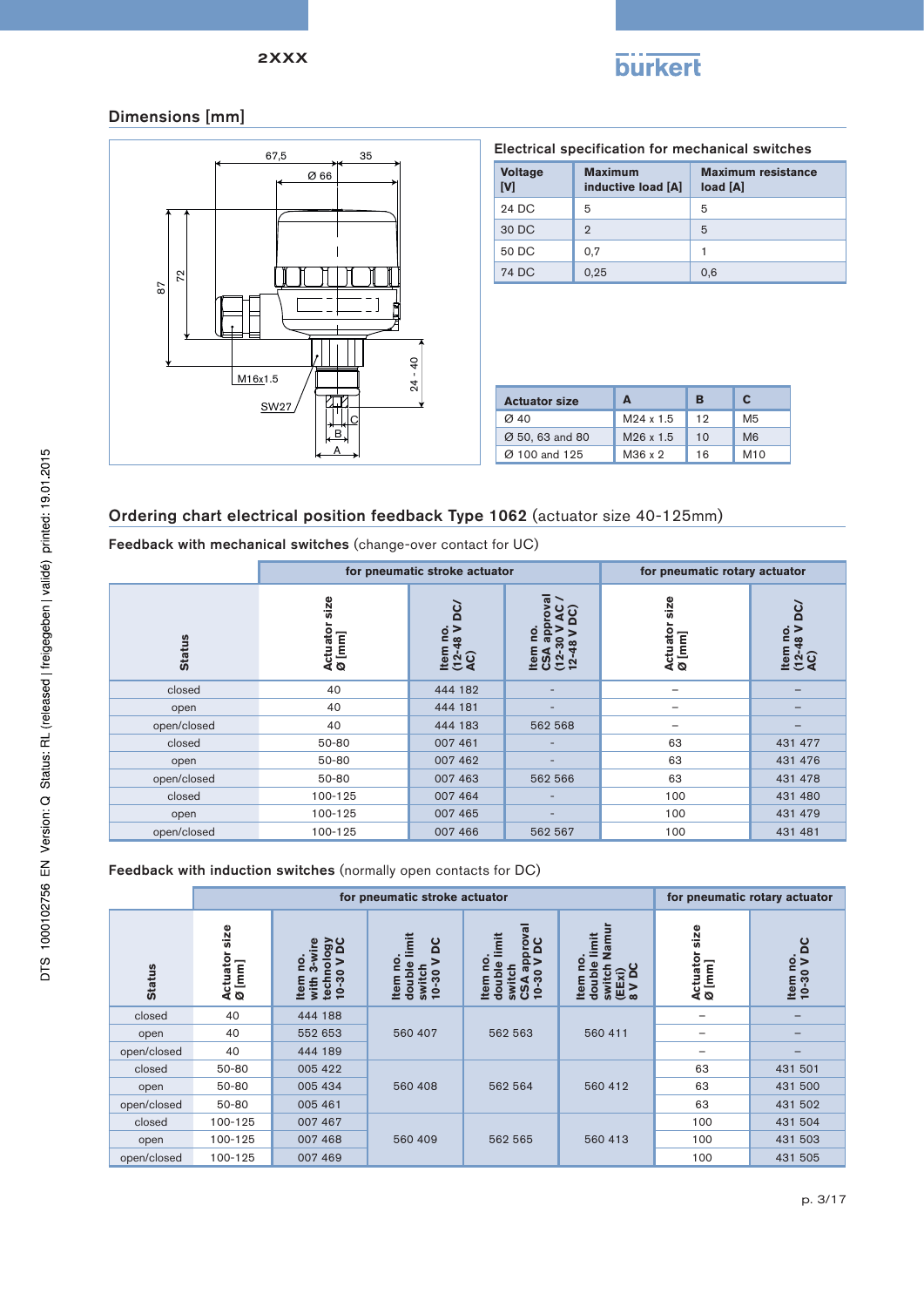

# Type 8631, electrical position feedback (for actuator size 80 to 225mm)



| <b>Technical data</b>           |                                                        |
|---------------------------------|--------------------------------------------------------|
| <b>Material</b>                 |                                                        |
| Body                            | PPF/PA                                                 |
| Cover                           | PSU (transparent)                                      |
| Device variants                 | For single and double actuated actuators               |
| <b>Ambient temperature</b>      | $-10$ to $+50$ °C                                      |
| <b>Electrical connection</b>    | M <sub>16</sub> x 1.5 bushing by means of screw clamps |
| <b>Protection class</b>         | IP65 acc. to EN 60529                                  |
| <b>Mounting</b>                 | On piston actuator with $\varnothing$ 80 - 225mm       |
| <b>Installation</b>             | As required                                            |
| <b>Operating voltage</b>        |                                                        |
| Mechanical limit switches       | 10-30 V DC / max. 5 A                                  |
| Inductive limit switches        | 830 V DC / max. 100 mA                                 |
| <b>Position feedback</b>        |                                                        |
| inductive limit switch          | position feedback via binary outputs (NO)              |
| (proximity switch); 24 V        |                                                        |
| mechanical limit switch; 24 V o | position feedback via binary outputs (NO or NC)        |
| Option for                      | ASI (AS interface)                                     |
| communication circuit           | Device Net                                             |
| <b>Further options</b>          | NAMUR Limit switches acc. to II 2G EEx ia IIC (ATEX);  |
|                                 | Limit switches acc. to II 3G/D EEx T4 (on request)     |

# Dimensions [mm]



# Ordering chart (other versions on request)

| Type of<br>feedback<br>$\overline{\mathbf{o}}$ | <b>Switches</b> | connec-<br>tion<br>Electric | Communi-<br>cation | EEX<br>æ | <u>o</u><br>Item |  |  |  |  |
|------------------------------------------------|-----------------|-----------------------------|--------------------|----------|------------------|--|--|--|--|
| inductive                                      |                 | Cable connection            | ٠                  |          | 154 354          |  |  |  |  |
| inductive                                      | $\overline{2}$  | Cable connection            | ۰                  | -        | 154 353          |  |  |  |  |
| mechanical                                     |                 | Cable connection            | -                  |          | 169 187          |  |  |  |  |
| mechanical                                     | $\overline{2}$  | Cable connection            | -                  | -        | 146 643          |  |  |  |  |
| inductive                                      | $\overline{2}$  | Multipol M12                | ASI                |          | 146 642          |  |  |  |  |
| inductive NAMUR                                |                 | Cable connection            | -                  | with     | 169 579          |  |  |  |  |
|                                                |                 |                             |                    |          |                  |  |  |  |  |
| Adapterset for actuator 80mm                   |                 |                             |                    |          | 648 755          |  |  |  |  |
| Adapterset for actuator 100mm                  | 648 756         |                             |                    |          |                  |  |  |  |  |
| Adapterset for actuator 125mm                  | 648 757         |                             |                    |          |                  |  |  |  |  |
| Adapterset for actuator 175 and 225mm          |                 |                             |                    |          | 655 596          |  |  |  |  |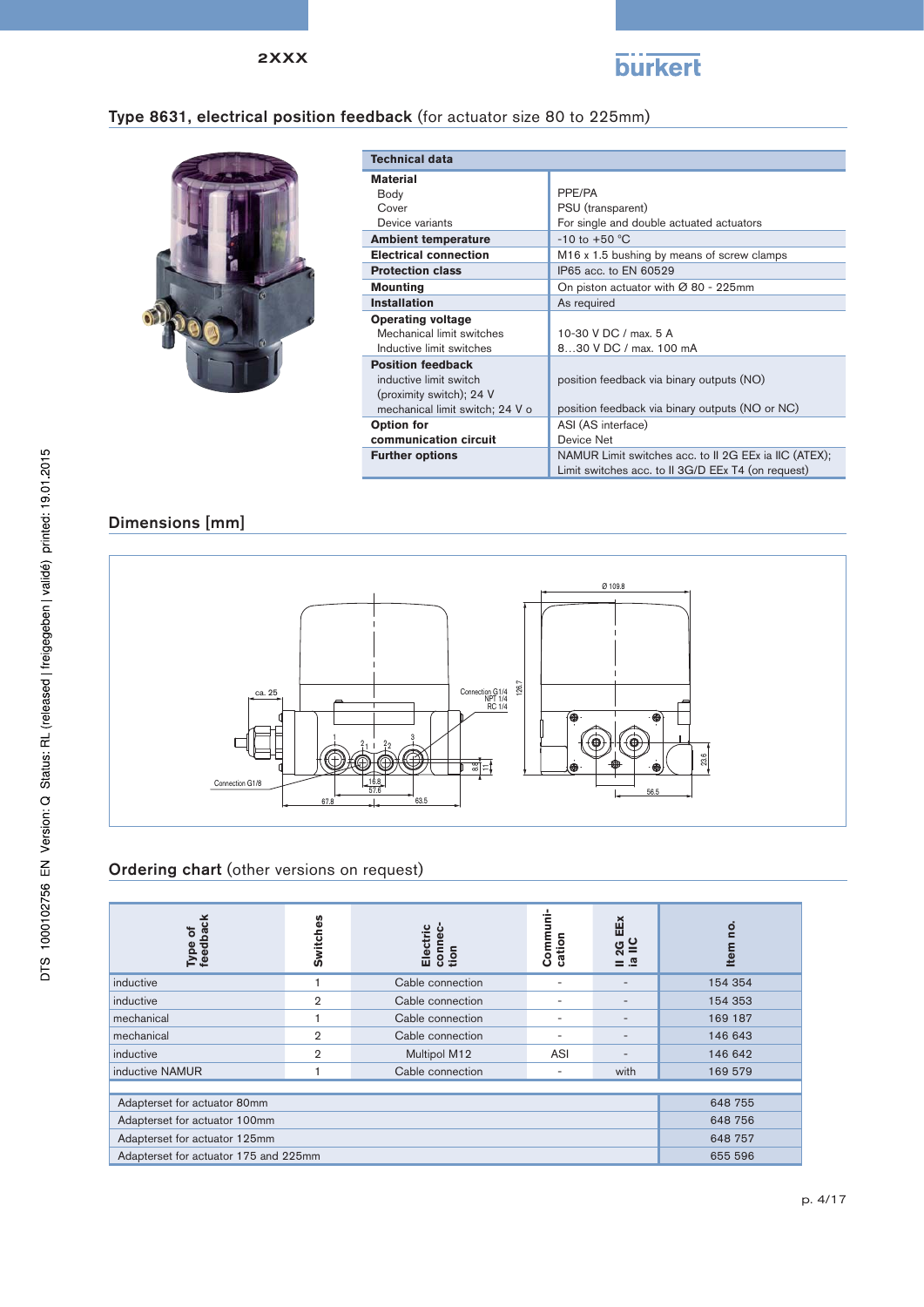

# Type 1060, electrical position feedback



| <b>Technical data</b>                                   |                                                                                                     |  |  |  |  |
|---------------------------------------------------------|-----------------------------------------------------------------------------------------------------|--|--|--|--|
| <b>Material</b>                                         | plastic                                                                                             |  |  |  |  |
| <b>Electrical connection</b>                            | solder connections, cable entry sealed by gland<br>with cable grip to suit cable $Ø$ 5-9 mm         |  |  |  |  |
| <b>Protection class category</b>                        | IP65                                                                                                |  |  |  |  |
| Max. continuous temperature                             | $+125$ °C                                                                                           |  |  |  |  |
| <b>Micro switch</b>                                     | change-over contact                                                                                 |  |  |  |  |
| <b>Contact rating</b><br>Max. 250 V AC<br>Max. 250 V DC | Max, 5 A resistance or inductive load current<br>0.25 A resistance or 0.02 A inductive load current |  |  |  |  |
| Installation                                            | screwed in instead of the visual position indicator                                                 |  |  |  |  |

The electrical position feedback is screwed in, instead of the visual position indicator. While the valve is opening, the piston of the actuator lifts a palm-button. This button actuates a micro switch with change-over contact, which gives the electrical feedback of the valve position. The palmbutton also acts as an optical position indicator.

# Dimensions [mm]



# Ordering chart

| Actuator<br>size ø   | ġ<br>Item |
|----------------------|-----------|
| 40 (Seat valve)      | 158 244   |
| 40 (Diaphragm valve) | 158 220   |
| 50-80                | 701 515   |
| 100, 125             | 701 516   |
| 175, 225             | 655 696   |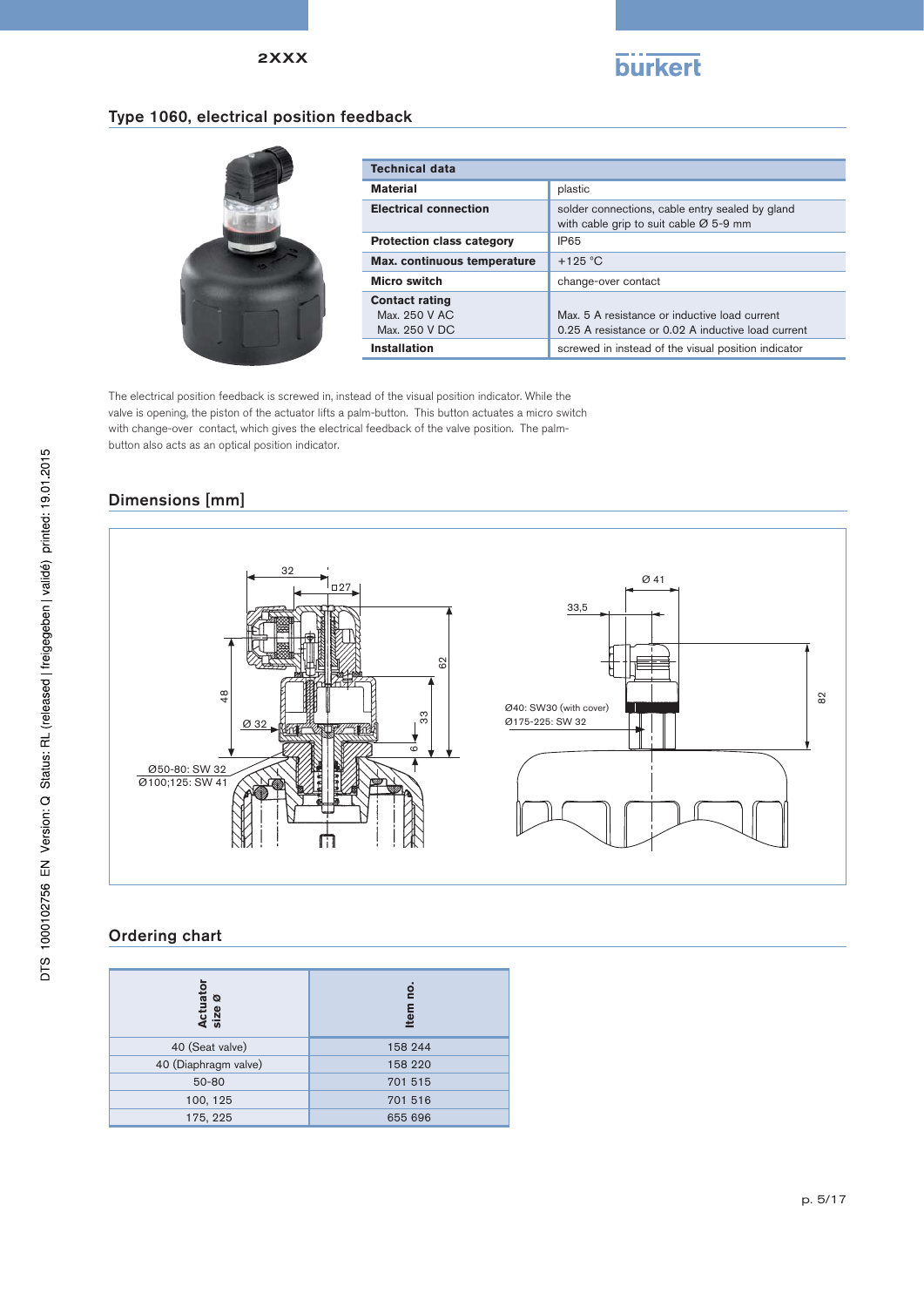

# Adapters for proximity switches CLASSIC valves



Adapter for proximity switches M12x1 (fastening angle)



Adapter for proximity switch (nipple with M12x1 thread)



| <b>Actuator</b><br>size(0) | Δ    | в     | C    | Item no.   |
|----------------------------|------|-------|------|------------|
| 40                         | 25   | A/F30 | 29.5 | on request |
| 50, 63, 80                 | 6    | A/F32 | 17   | 648 152    |
| 100, 125                   | 6    | A/F41 | 21   | 649 257    |
| 175, 225                   | 28.5 | A/F32 | 33   | 669 773    |

| <b>Sensor</b> | <b>Actuator</b><br>size(0) | A    | в  |      | D                        | Ε  |    | ØG   | н     |       | 'N  |    | M   | Item no. |
|---------------|----------------------------|------|----|------|--------------------------|----|----|------|-------|-------|-----|----|-----|----------|
| single        | 50, 63, 80                 | 65.5 | 32 | 42.5 | ۰                        | -  | 29 | 61.5 | A/F19 | A/F30 | 48  | 51 | -   | 649 381  |
| single        | 100.125                    | 80.5 | 35 | 45.5 | $\overline{\phantom{a}}$ | -  | 29 | 61.5 | A/F19 | A/F30 | 49  | 53 | -   | 649 382  |
| double        | 50, 63, 80                 | 80.5 | 28 | -    | 74                       | 85 | 24 | 52   | A/F19 | A/F30 | 59  |    | 78  | 667988   |
| double        | 100.125                    | 95.5 | 31 | -    | 77                       | 88 | 24 | 52   | A/F19 | A/F30 | 69  |    | 80  | 667989   |
| double        | 175.225                    | 145  | 68 | -    | 36                       | 47 | 24 | 52   | A/F19 | A/F30 | 104 |    | 121 | 669 810  |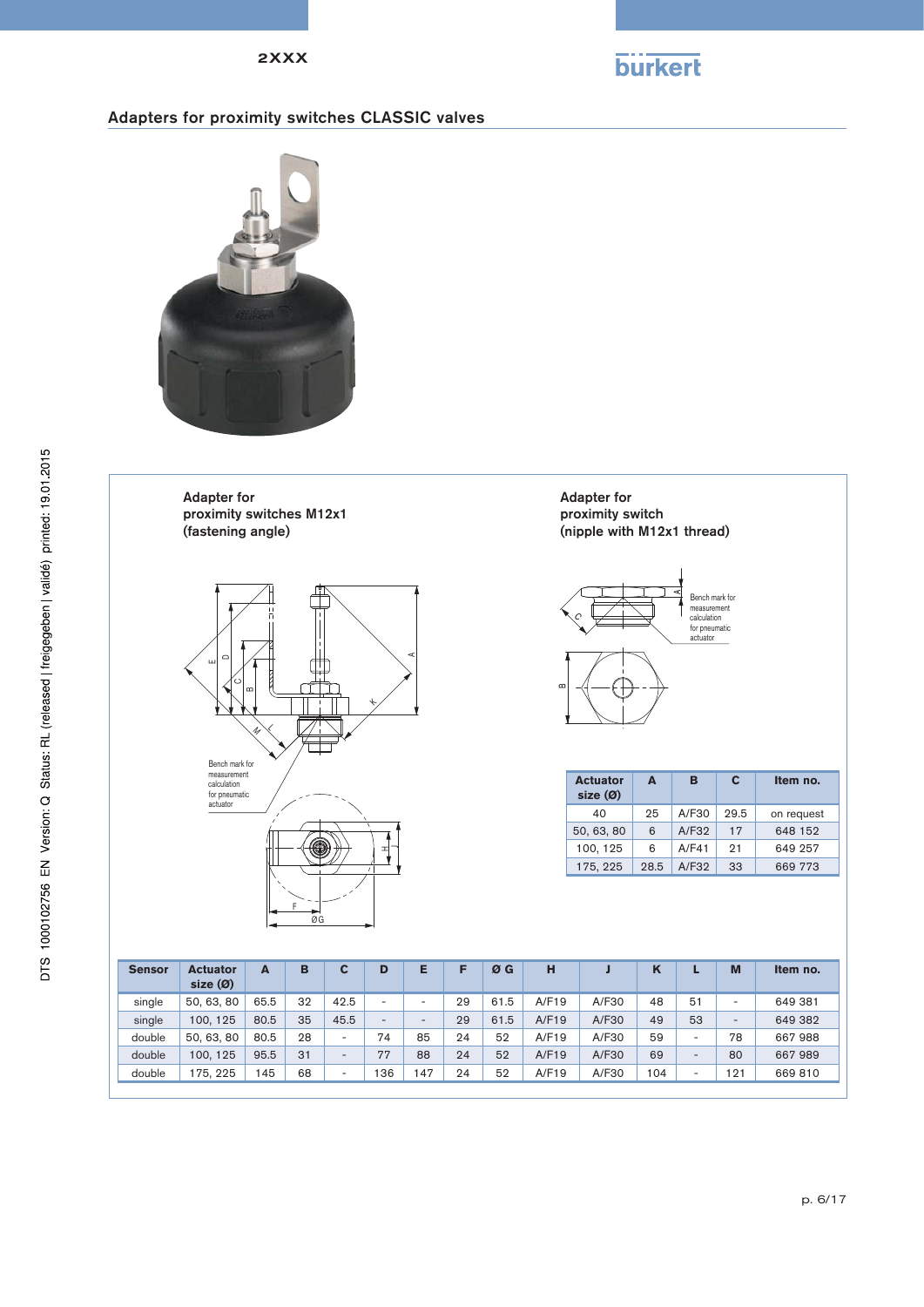

# Type 1071, external magnetic inductive position feedback



The magnetic-inductive sensors react to the approach of the magnetic piston of the series 2XXX piston operated seat or diaphragm valves. Thus, the piston position can be optically and electrically displayed with an LED. In addition it permits the use of a stroke limiter or manual override.

| <b>Technical data</b>                          |                                                                 |  |
|------------------------------------------------|-----------------------------------------------------------------|--|
| <b>Material</b>                                |                                                                 |  |
| sensor body                                    | PBTP (GF-reinforced)                                            |  |
| fixing bracket                                 | Pressure casting, stainless steel                               |  |
| <b>Ambient temperature</b>                     | $-20$ to $+70$ °C                                               |  |
| <b>Electrical connection</b>                   | Plug connection or cable (3m long)                              |  |
| <b>Protection class</b>                        | IP67                                                            |  |
| <b>Mounting</b>                                | by means of fixing brackets at piston actuator<br>(see drawing) |  |
| <b>Version</b>                                 | <b>PNP</b>                                                      |  |
| <b>Operating voltage</b>                       | 10 30 V DC                                                      |  |
| <b>Power consumption</b>                       |                                                                 |  |
| damped                                         | $< 19 \text{ mA}$                                               |  |
| undamped                                       | $\leq 10$ mA                                                    |  |
| Nominal field strength                         | $H_1 = 1.2$ kA/m                                                |  |
| <b>Working field strength</b>                  | $H_l \geq kA/m$                                                 |  |
| <b>Hysteresis</b>                              | $\leq$ 45 % of H                                                |  |
| <b>Temperature drift of</b><br>switch-on point | $\leq$ 0.3 %/°C                                                 |  |
| Ripple                                         | $\leq$ 15 %                                                     |  |
| <b>Acceptable current load</b>                 | Max. 200 mA                                                     |  |
| Acceptable capacitive load                     | $\leq$ 1 µF                                                     |  |
| Voltage drop U <sub>d</sub>                    | $\leq$ 2.5 V                                                    |  |
| Turn on time                                   | $\leq$ 0.5 ms                                                   |  |
| <b>Switch-off time</b>                         | 20 to 50 ms                                                     |  |
| Weight                                         | 6g                                                              |  |

### Dimensions [mm]







#### Sensor Type 1071 with plug connector, IP 67 Plug connector, straight, without LED, cable 3m





Elbow plug connector, with LED, cable 3m

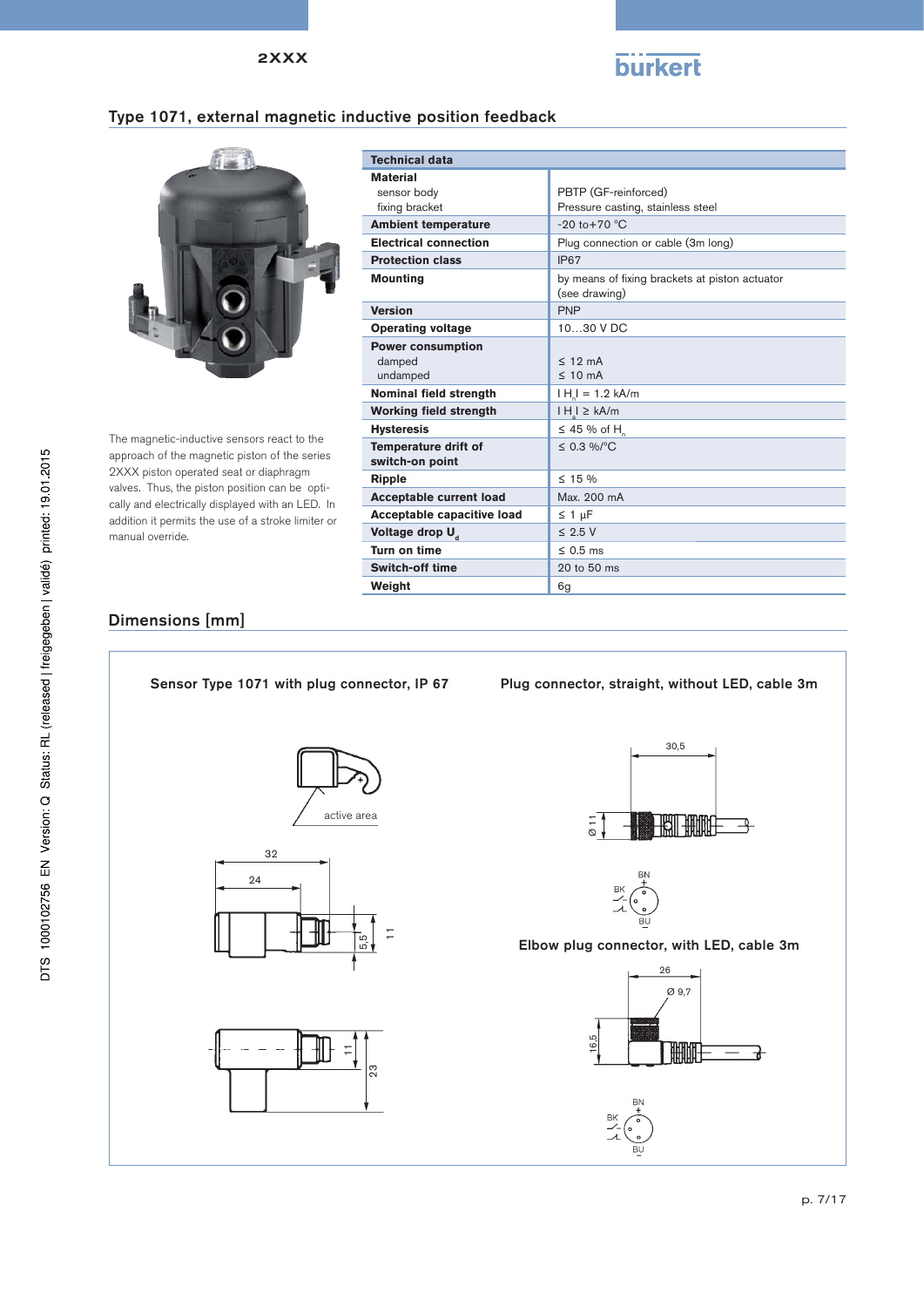

#### Ordering charts for external magnetic inductive position feedback, Type 1071

Required individual parts: magnetic piston, fixing bracket, sensor, plug

#### Magnetic piston

| Actuator size Ø [mm] | Item no. |
|----------------------|----------|
| 50                   | 630 063  |
| 63                   | 630 064  |
| 80                   | 630 065  |
| 100                  | 630 066  |
| 125                  | 630 067  |

#### Sensor bracket

| <b>Actuator size Ø</b> | Item no. |
|------------------------|----------|
| 50                     | 670 027  |
| all other actuators    | 636 239  |

#### Elbow joint

| Material         | Item no. |
|------------------|----------|
| Stainless steel  | 636 241  |
| Pressure casting | 780 558  |

#### Sensor

| <b>Version</b>                               | Item no. |
|----------------------------------------------|----------|
| inductive with plug connection<br>(with LED) | 780 110  |
| inductive with 3m cable (with LED)           | 780 111  |

#### Plug for sensor with plug connection

| <b>Version</b>          | Item no. |
|-------------------------|----------|
| angled, with 3m cable   | 780 112  |
| straight, with 3m cable | 780 113  |

#### Mounting information

ċ

| <b>Sensor bracket</b> |
|-----------------------|
| 1 bracket             |
| 2 screw               |





Mount sensor to elbow joint and sensor bracket



#### Mounting note magnetic piston

To mount the magnet piston the use of a special key is necessary to open the actuator cover. (Ordering information on page 9)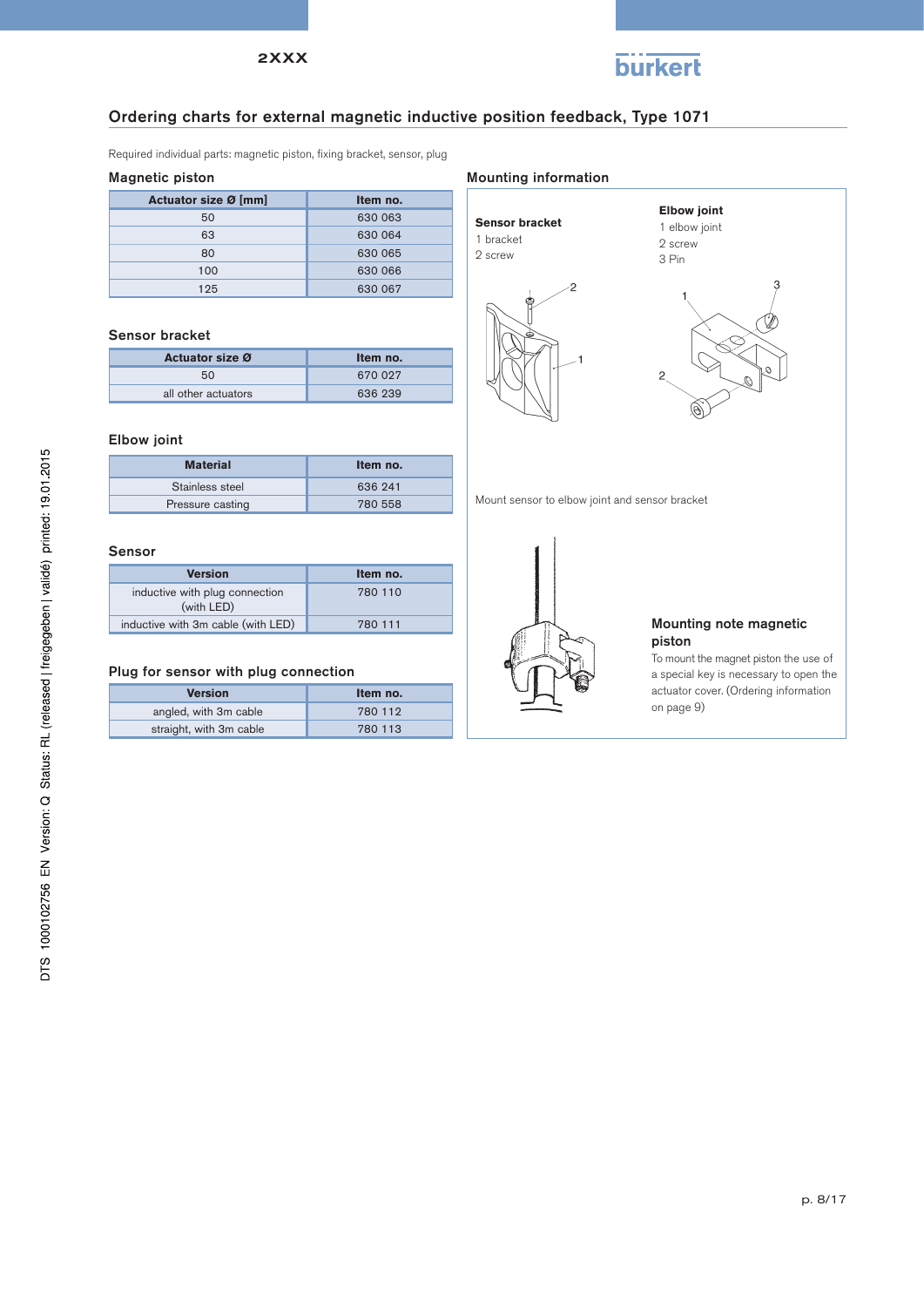

# Stroke limiter (basic) for electric feedback combination, Type 1062

### Dimensions [mm]

**STROKE LIMITER for actuator, Ø50-80mm Minimum setting of the opening (stroke = 0)**





#### **Valve closed Valve open**

**STROKE LIMITER for actuator Ø100 and 125mm, Minimum setting of opening (stroke = 0)**



#### Ordering chart

| $rac{1}{\sin \theta}$<br>$\overline{6}$<br>∢ ⊘ | О<br>$\overline{\mathbf{a}}$ |
|------------------------------------------------|------------------------------|
| 50 and 63                                      | 551 868                      |
| 80                                             | 557 043                      |
| 100 and 125                                    | 552 360                      |

#### **Valve closed Valve open**

**STROKE LIMITER for actuator, Ø50-80mm Maximum setting of the Opening (stroke = Max.)**





**STROKE LIMITER for actuator Ø100 and 125mm, Maximum setting of opening (stroke = Max.)**

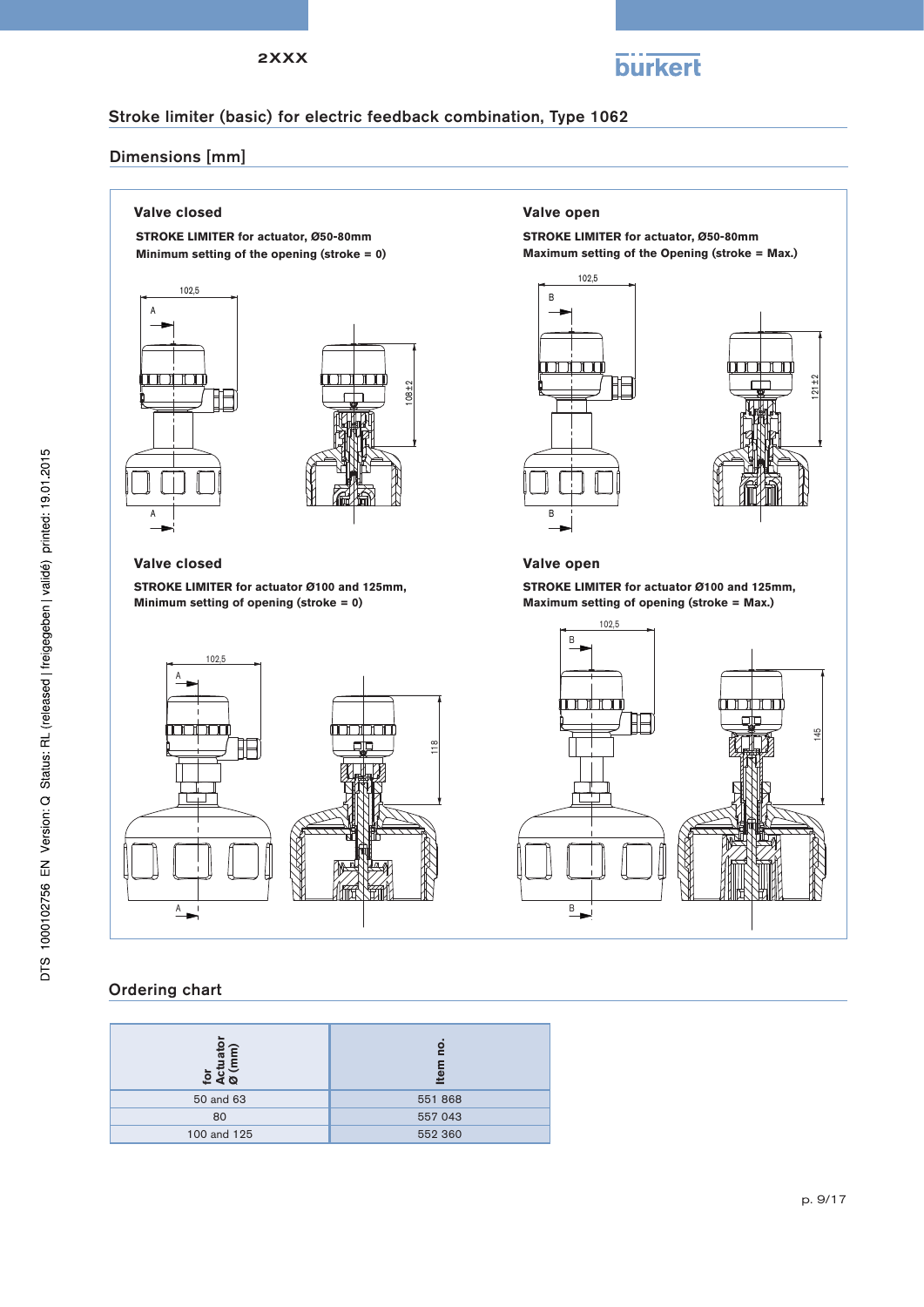

#### Stroke limiter for stroke actuators CLASSIC valves

|  | Ø 50-125 [mm] Ø 175-225 [mm] | <b>Technical data</b>         |                                                                                                                            |
|--|------------------------------|-------------------------------|----------------------------------------------------------------------------------------------------------------------------|
|  |                              | <b>Max. stroke limitation</b> |                                                                                                                            |
|  |                              | <b>Special feature</b>        | without visual position indicator<br>(upper stroke limitation only)                                                        |
|  |                              | <b>Mounting</b>               | screw in stroke limiter (instead of the transparent cover<br>for the visual position indicator)                            |
|  |                              |                               | For Ø 100 and Ø 125, actuator cover must be removed<br>for mounting, to do this a special key is required (see<br>page 12) |

#### Ø 50-125 [mm] Ø 175-225 [mm]



| Max./min. Hubbegrenzung |                                                                                                    |  |
|-------------------------|----------------------------------------------------------------------------------------------------|--|
| <b>Special feature</b>  | Max. & min. flow setting (upper and lower stroke limita-<br>tion) with visual position indicator   |  |
| <b>Mounting</b>         | Actuator cover must be removed for mounting, to do this<br>a special key is required (see page 12) |  |

#### Dimensions [mm]



#### Ordering chart

**Max. stroke limitation without visual position indicator**  (single version, only for valves with circuit function A,

normally closed.)

| Actuator size Ø [mm]      | Item no. |
|---------------------------|----------|
| 40 (incl. actuator cover) | 672 114  |
| 50-80                     | 637866   |
| 100                       | 637867   |
| 125                       | 637868   |
| 175-225                   | 655 600  |

#### **Min./Max. stroke limitation with visual position indicator**

| Actuator size Ø [mm]      | Item no. |
|---------------------------|----------|
| 50-80                     | 636 820  |
| 100                       | 636 821  |
| 125                       | 640 703  |
| 175-225 (diaphragm valve) | 655 631  |
| 175 (globe valve)         | 659 038  |
| 225 (globe valve)         | 659 423  |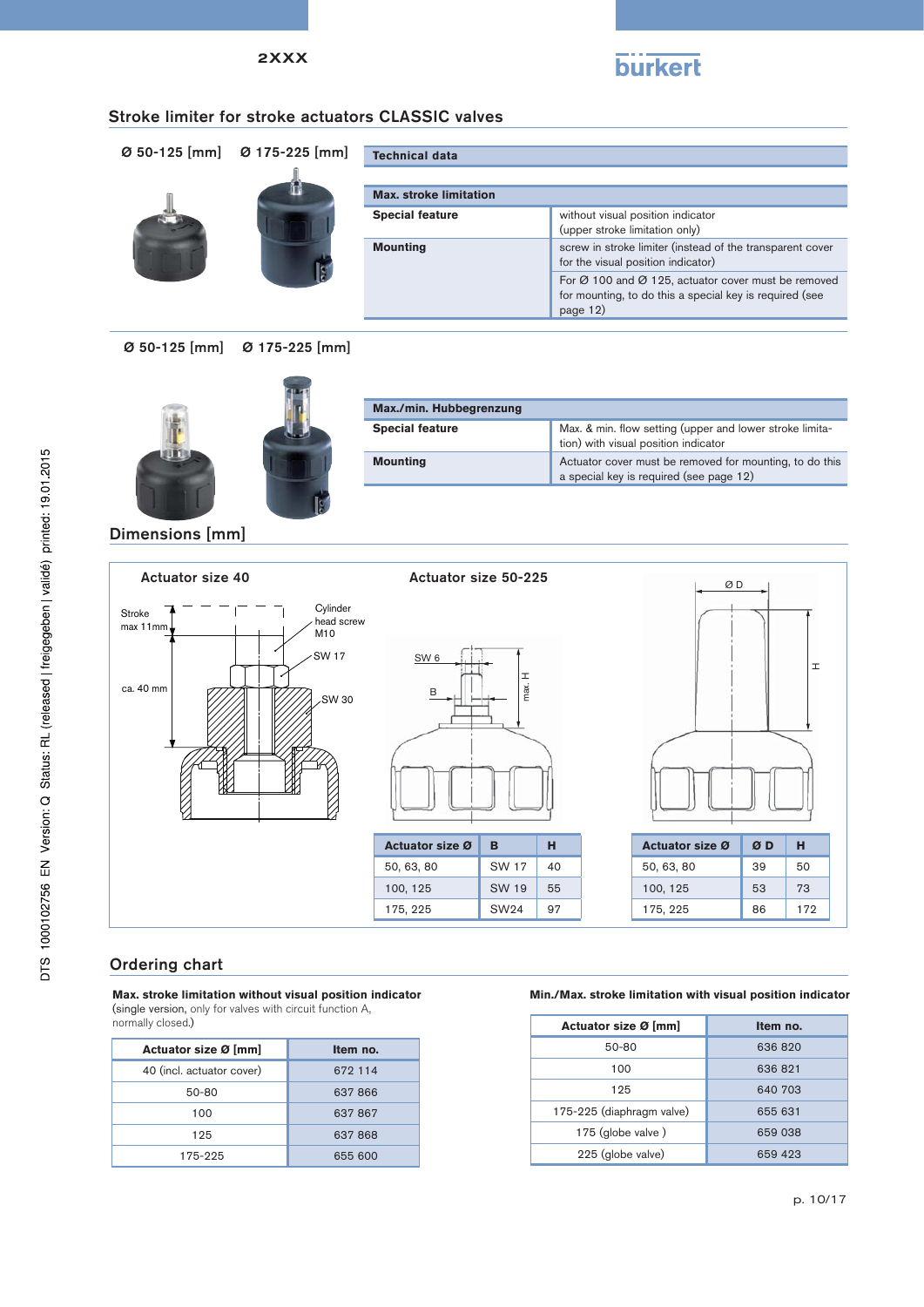

#### Stroke limiter for stroke actuators ELEMENT valves

| Ø 50 [mm]   | Ø 70-130 [mm] | <b>Technical data</b>         |                                                                                                 |  |  |  |  |  |  |
|-------------|---------------|-------------------------------|-------------------------------------------------------------------------------------------------|--|--|--|--|--|--|
|             |               | <b>Max. stroke limitation</b> |                                                                                                 |  |  |  |  |  |  |
|             |               | <b>Special feature</b>        | without visual position indicator<br>(upper stroke limitation only)                             |  |  |  |  |  |  |
|             |               | <b>Mounting</b>               | screw in stroke limiter (instead of the transparent cover<br>for the visual position indicator) |  |  |  |  |  |  |
|             |               |                               |                                                                                                 |  |  |  |  |  |  |
| $O$ 50 [mm] | Ø 70-130 [mm] |                               |                                                                                                 |  |  |  |  |  |  |



| Max./min. stroke limitation |                                                                                                 |  |  |  |  |  |  |  |  |
|-----------------------------|-------------------------------------------------------------------------------------------------|--|--|--|--|--|--|--|--|
| <b>Special feature</b>      | Max. & min. flow setting (upper and lower stroke<br>limitation) with visual position indicator  |  |  |  |  |  |  |  |  |
| <b>Mounting</b>             | screw in stroke limiter (instead of the transparent cover<br>for the visual position indicator) |  |  |  |  |  |  |  |  |

### Dimensions [mm]



# Ordering chart

#### **Max. stroke limitation without visual position indicator**

(single version, only for valve with circuit function A, normally closed by spring action.)

| Actuator size Ø [mm] | Item no. |
|----------------------|----------|
| 50                   | 677 535  |
| $70 - 130$           | 673 962  |

#### **Min./Max. stroke limitation with visual position indicator**

| Actuator size Ø [mm] | Item no. |  |  |  |  |
|----------------------|----------|--|--|--|--|
| 50                   | 673 950  |  |  |  |  |
| $70 - 130$           | 673 951  |  |  |  |  |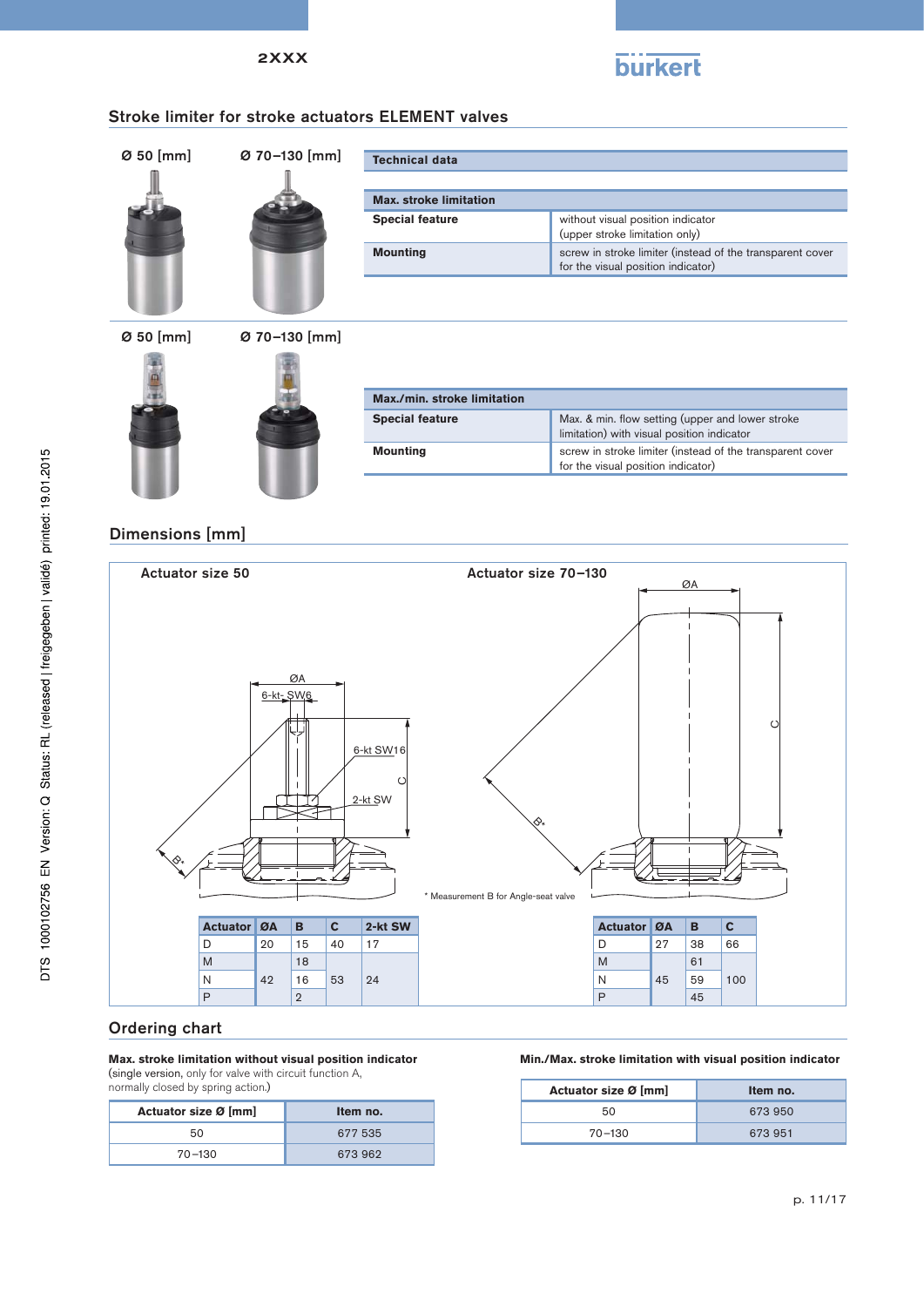

### Manual override for stroke actuator (with visual position indicator)



Manual override with visual position indicator for manual valves when pressure drops

| <b>Technical data</b> |                                                                            |
|-----------------------|----------------------------------------------------------------------------|
| <b>Version</b>        | Manual opening (only for control function A,<br>i.e. unpressurised closed) |

#### Dimensions [mm]



# Ordering chart (with visual position indicator)

| Item no. |
|----------|
| 636822   |
| 636823   |
|          |

# Ordering chart for mounting key (for actuator cover)

| Actuator size Ø [mm] | Item no. |
|----------------------|----------|
| 40 and 50            | 639 175  |
| 63                   | 639 170  |
| 80                   | 639 171  |
| 100                  | 639 172  |
| 125                  | 639 173  |

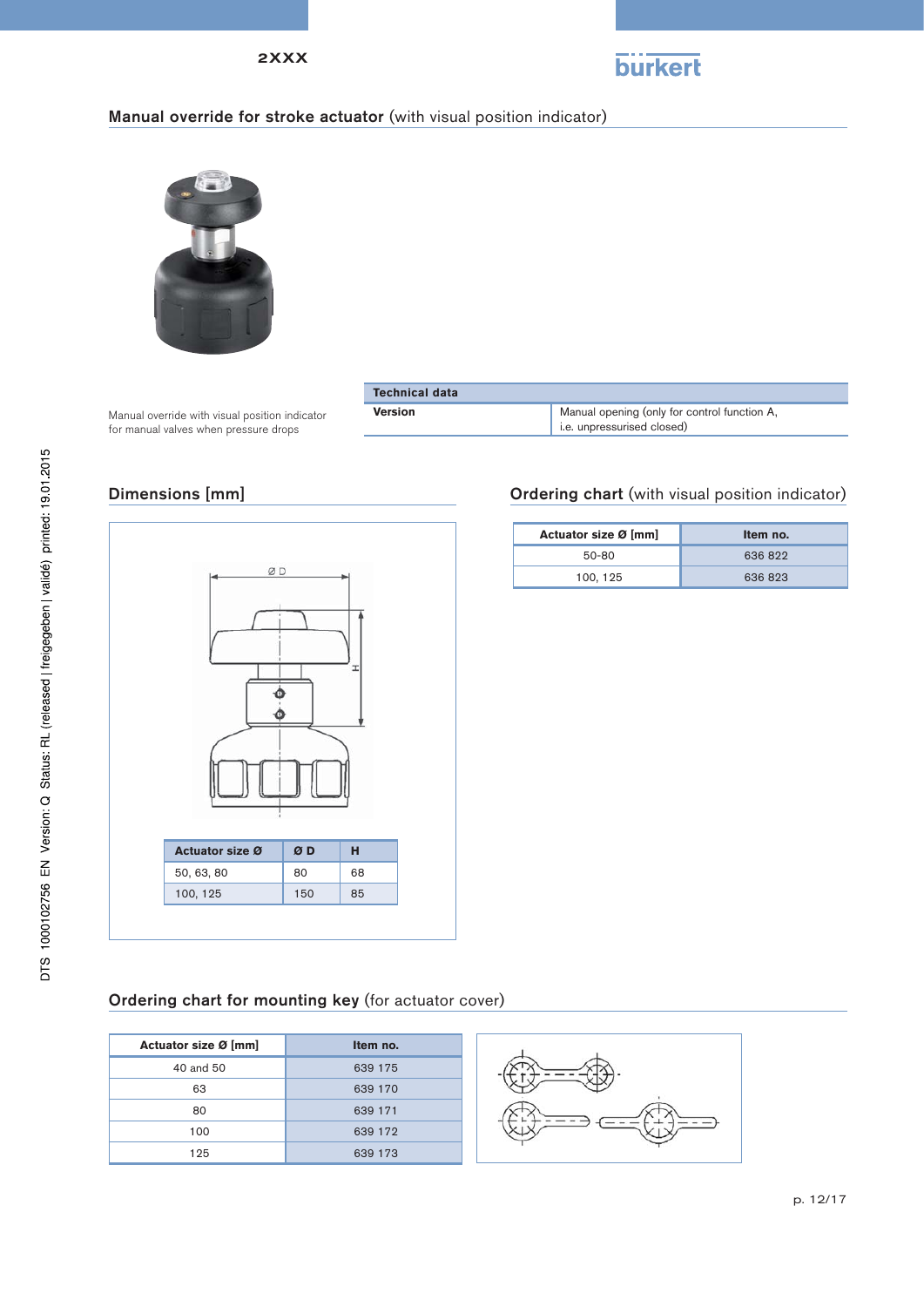

 $\overline{Q}$ 

 $\varphi$ 

### NAMUR-Adapter for pilot valve



| Plate<br>2 Hollow screw<br>O-rings<br>3 | ы                              |
|-----------------------------------------|--------------------------------|
| <b>Technical data</b>                   |                                |
| <b>Material</b>                         |                                |
| plate and hollow screw                  | Steel 1.4021 or CuZn39 Pb3 F44 |
| <b>Seal</b>                             |                                |

 $\mathbb{Q}$ 

### Dimensions [mm]



O-rings NBR 75

**Mounting for NAMUR-Adapter**

# Ordering chart

| Actuator size Ø [mm] | <b>Material</b> | Item no. |
|----------------------|-----------------|----------|
| Version 1            | Stainless steel | 632 974  |
| Version 2            | Stainless steel | 634 275  |
| Version 1            | <b>Brass</b>    | 637 113  |
| Version 2            | <b>Brass</b>    | 637 114  |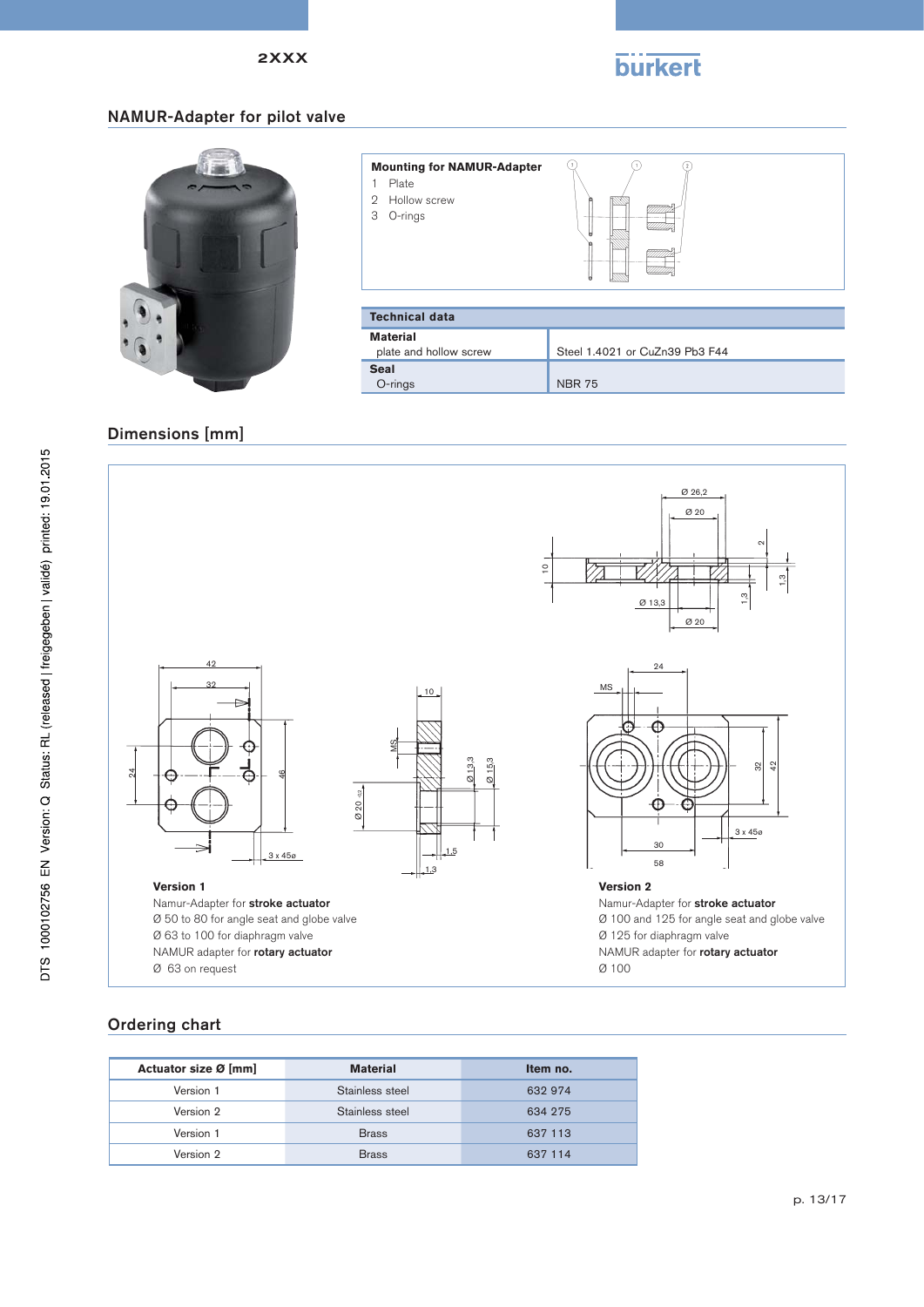



### Dimensions for Type 2000

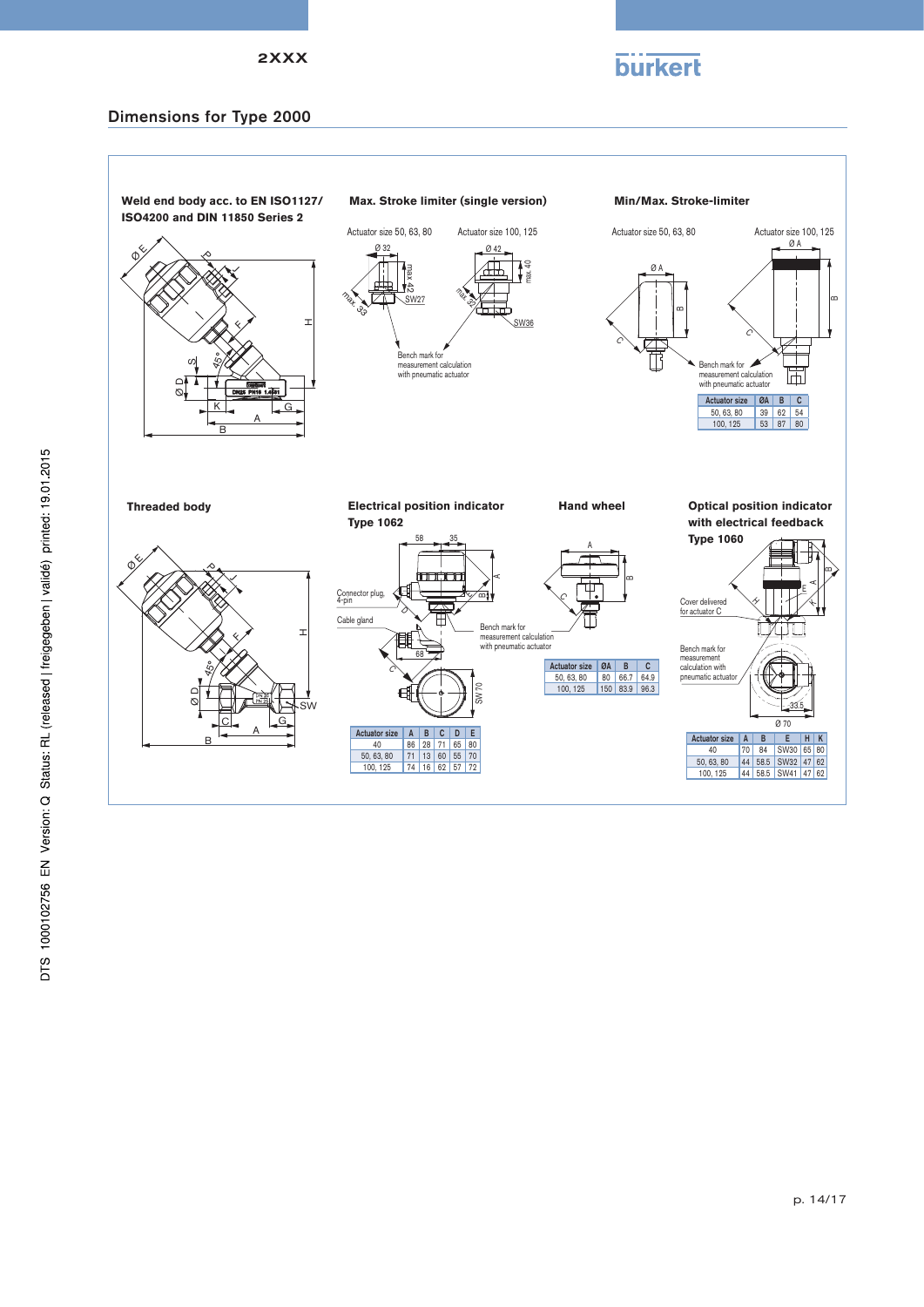

# Dimensions for Type 2000 (continued)

|           | <b>All bodies</b> |     |    |                     |      |                          |                                                                             |                          |                          |                                                                  |                          |                          |                          |                          |                          |                          |                          |     |                          |                  |                          |           |
|-----------|-------------------|-----|----|---------------------|------|--------------------------|-----------------------------------------------------------------------------|--------------------------|--------------------------|------------------------------------------------------------------|--------------------------|--------------------------|--------------------------|--------------------------|--------------------------|--------------------------|--------------------------|-----|--------------------------|------------------|--------------------------|-----------|
|           |                   |     |    | All weld end bodies |      |                          | <b>Weld end</b><br>bodies acc. to<br><b>EN ISO 1127/</b><br><b>ISO 4200</b> |                          |                          | <b>Weld end</b><br>bodies acc.<br>to DIN11850<br><b>Series 2</b> |                          |                          | <b>Threaded body</b>     |                          |                          |                          |                          |     |                          |                  |                          |           |
| <b>DN</b> | <b>Actuator</b>   | ØE  | F  | P                   | л    | B                        | н                                                                           | A                        | G                        | ĸ                                                                | ØD                       | S                        |                          | $K \nvert \mathcal{O}$ D | $\mathbf{s}$             | B                        | H                        | A   | C                        | ØD               | G                        | <b>SW</b> |
|           | size Ø            |     |    |                     |      |                          |                                                                             |                          |                          |                                                                  |                          |                          |                          |                          |                          |                          |                          |     |                          |                  |                          |           |
| 13        | 40                | 53  | 33 | G 1/8               | 16.5 | $\overline{\phantom{0}}$ |                                                                             | $\overline{\phantom{0}}$ | $\overline{\phantom{0}}$ | $\overline{\phantom{0}}$                                         | $\overline{\phantom{0}}$ | $\overline{\phantom{0}}$ | $\overline{\phantom{a}}$ | $\overline{\phantom{0}}$ | $\overline{\phantom{0}}$ | 137                      | 113                      | 65  | 12                       | G 3/8            | 24                       | 27        |
|           | 40                | 53  | 33 | G 1/8               | 16.5 |                          | $\overline{\phantom{0}}$                                                    |                          |                          |                                                                  |                          |                          |                          |                          |                          | 146                      | 115                      | 85  | 14                       | G <sub>1/2</sub> | 31                       | 27        |
|           | 50                | 64  | 44 | G <sub>1/4</sub>    | 24   |                          | $\overline{\phantom{a}}$                                                    |                          |                          |                                                                  |                          |                          |                          |                          |                          | 170                      | 140                      |     |                          |                  |                          |           |
|           | 63                | 80  | 52 | G <sub>1/4</sub>    | 24   |                          | $\overline{\phantom{a}}$                                                    |                          |                          |                                                                  |                          |                          |                          |                          |                          | 203                      | 172                      |     |                          |                  |                          |           |
|           | 80                | 101 | 60 | G <sub>1/4</sub>    | 24   | $\overline{\phantom{0}}$ | $\overline{\phantom{0}}$                                                    |                          |                          |                                                                  |                          |                          |                          |                          |                          | 224                      | 193                      |     |                          |                  |                          |           |
| 15        | 40                | 53  | 33 | G <sub>1/8</sub>    | 16.5 | 148                      | 114                                                                         | 100                      | 34                       | 20                                                               | 21.3                     | 1.6                      | 20                       | 19                       | 1.5                      | $\overline{\phantom{0}}$ | $\overline{\phantom{0}}$ |     | $\overline{\phantom{0}}$ |                  | $\overline{\phantom{0}}$ |           |
|           | 50                | 64  | 44 | G 1/4               | 24   | 174                      | 137                                                                         |                          |                          |                                                                  |                          |                          |                          |                          |                          | $\overline{\phantom{a}}$ | $\overline{\phantom{0}}$ |     |                          |                  |                          |           |
|           | 63                | 80  | 52 | G <sub>1/4</sub>    | 24   | $\qquad \qquad -$        | $\overline{\phantom{m}}$                                                    |                          |                          |                                                                  |                          |                          |                          |                          |                          | $\overline{\phantom{m}}$ | $\overline{\phantom{0}}$ |     |                          |                  |                          |           |
|           | 80                | 101 | 60 | G <sub>1/4</sub>    | 24   | $\overline{\phantom{m}}$ |                                                                             |                          |                          |                                                                  |                          |                          |                          |                          |                          | $\overline{\phantom{0}}$ |                          |     |                          |                  |                          |           |
| 20        | 40                | 53  | 33 | G <sub>1/8</sub>    | 16.5 | 158                      | 119                                                                         | 115                      | 39                       | 25                                                               | 26.9                     | 1.6                      | 25                       | 23                       | 1.5                      | 155                      | 120                      | 95  | 16                       | G <sub>3/4</sub> | 35                       | 32        |
|           | 50                | 64  | 44 | G <sub>1/4</sub>    | 24   | 181                      | 145                                                                         |                          |                          |                                                                  |                          |                          |                          |                          |                          | 179                      | 144                      |     |                          |                  |                          |           |
|           | 63                | 80  | 52 | G <sub>1/4</sub>    | 24   | 209                      | 170                                                                         |                          |                          |                                                                  |                          |                          |                          |                          |                          | 206                      | 171                      |     |                          |                  |                          |           |
|           | 80                | 101 | 60 | G <sub>1/4</sub>    | 24   | $\overline{\phantom{0}}$ |                                                                             | $\overline{\phantom{0}}$ | $\overline{\phantom{0}}$ | $\overline{\phantom{0}}$                                         | $\overline{\phantom{0}}$ | $\overline{\phantom{0}}$ | $\overline{\phantom{0}}$ | $\overline{\phantom{0}}$ | $\overline{\phantom{0}}$ | 225                      | 190                      |     |                          |                  |                          |           |
| 25        | 40                | 53  | 33 | G 1/8               | 16.5 | $\qquad \qquad -$        |                                                                             |                          | $\overline{\phantom{0}}$ |                                                                  |                          |                          |                          |                          | $\overline{\phantom{m}}$ | 160                      | 126                      | 105 | 18                       | G <sub>1</sub>   | 35.5                     | 41        |
|           | 50                | 64  | 44 | G1/4                | 24   | 191                      | 148                                                                         | 130                      | 43                       | 30                                                               | 33.7                     | $\overline{2}$           | 30                       | 29                       | 1.5                      | 188                      | 152                      |     |                          |                  |                          |           |
|           | 63                | 80  | 52 | G1/4                | 24   | 217                      | 173                                                                         |                          |                          |                                                                  |                          |                          |                          |                          |                          | 213                      | 177                      |     |                          |                  |                          |           |
|           | 80                | 101 | 60 | G1/4                | 24   | 238                      | 195                                                                         |                          |                          |                                                                  |                          |                          |                          |                          |                          | 234                      | 198                      |     |                          |                  |                          |           |
| 32        | 63                | 80  | 52 | G <sub>1/4</sub>    | 24   | 230                      | 186                                                                         | 145                      | 45                       | 30                                                               | 42.4                     | $\overline{2}$           | 30                       | 35                       | 1.5                      | 224                      | 183                      | 120 |                          | 20 G 11/4        | 41                       | 50        |
|           | 80                | 101 | 60 | G <sub>1/4</sub>    | 24   | 259                      | 210                                                                         |                          |                          |                                                                  |                          |                          |                          |                          |                          | 246                      | 205                      |     |                          |                  |                          |           |
|           | 100               | 127 | 73 | G <sub>1/4</sub>    | 30   | 301                      | 256                                                                         |                          |                          |                                                                  |                          |                          |                          |                          |                          | 296                      | 255                      |     |                          |                  |                          |           |
| 40        | 63                | 80  | 52 | G <sub>1/4</sub>    | 24   | 238                      | 189                                                                         | 160                      | 49                       | 30                                                               | 48.3                     | $\overline{2}$           | 30                       | 41                       | 1.5                      | 227.3                    | 188                      | 130 |                          | 22 G 11/2        | 40                       | 55        |
|           | 80                | 101 | 60 | G <sub>1/4</sub>    | 24   | 258                      | 213                                                                         |                          |                          |                                                                  |                          |                          |                          |                          |                          | 249                      | 209                      |     |                          |                  |                          |           |
|           | 100               | 127 | 73 | G1/4                | 30   | 309                      | 260                                                                         |                          |                          |                                                                  |                          |                          |                          |                          |                          | 299.3                    | 260                      |     |                          |                  |                          |           |
|           | 125               | 158 | 86 | G <sub>1/4</sub>    | 30   | 337                      | 288                                                                         |                          |                          |                                                                  |                          |                          |                          |                          |                          | 329                      | 289                      |     |                          |                  |                          |           |
| 50        | 63                | 80  | 52 | G <sub>1/4</sub>    | 24   | 255                      | 205                                                                         | 175                      | 50                       | 30                                                               | 60.3                     | 2.6                      | 30                       | 53                       | 1.5                      | 249                      | 204                      | 150 | 24                       | G <sub>2</sub>   | 45                       | 70        |
|           | 80                | 101 | 60 | G <sub>1/4</sub>    | 24   | 275                      | 225                                                                         |                          |                          |                                                                  |                          |                          |                          |                          |                          | 270                      | 225                      |     |                          |                  |                          |           |
|           | 100               | 127 | 73 | G <sub>1/4</sub>    | 30   | 327                      | 271                                                                         |                          |                          |                                                                  |                          |                          |                          |                          |                          | 317                      | 272                      |     |                          |                  |                          |           |
|           | 125               | 158 | 86 | G 1/4               | 30   | 351                      | 301                                                                         |                          |                          |                                                                  |                          |                          |                          |                          |                          | 347                      | 302                      |     |                          |                  |                          |           |
| 65        | 63                | 80  | 52 | G <sub>1/4</sub>    | 24   | 271                      | 221                                                                         | 210                      | 50                       | 26                                                               | 76.1                     | 2.3                      | 26                       | 70                       | 2.0                      | 275                      | 218                      | 185 |                          | 26 G 21/2        | 57                       | 85        |
|           | 80                | 101 | 60 | G <sub>1/4</sub>    | 24   | 292                      | 242                                                                         |                          |                          |                                                                  |                          |                          |                          |                          |                          | 296                      | 239                      |     |                          |                  |                          |           |
|           | 100               | 127 | 73 | G 1/4               | 30   | 340                      | 290                                                                         |                          |                          |                                                                  |                          |                          |                          |                          |                          | 344                      | 287                      |     |                          |                  |                          |           |
|           | 125               | 158 | 86 | G 1/4               | 30   | 370                      | 320                                                                         |                          |                          |                                                                  |                          |                          |                          |                          |                          | 374                      | 317                      |     |                          |                  |                          |           |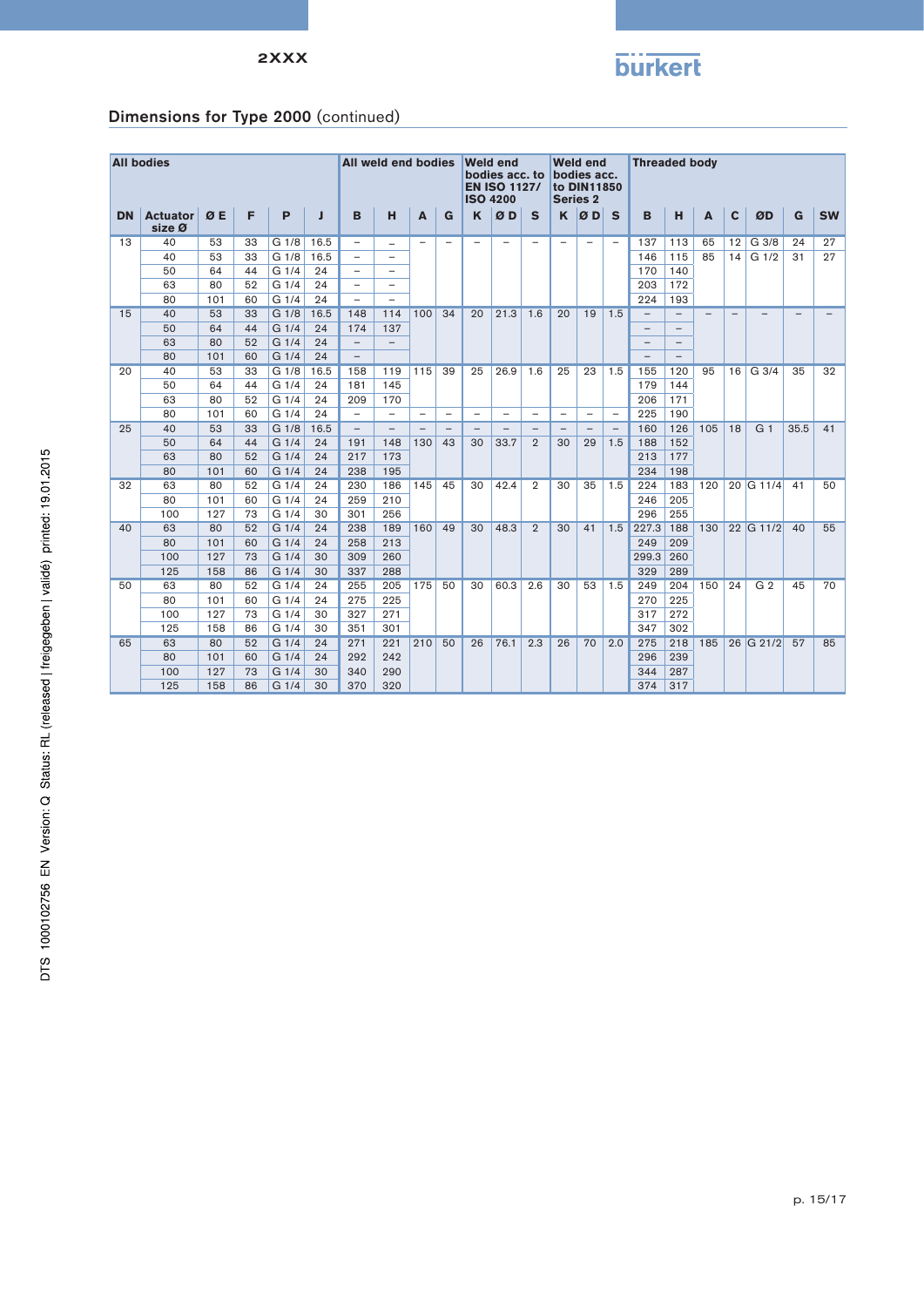# **burkert**

# Dimensions for Type 2012





Ø 66 66 **FIFTH T**  $\mathbb{H}$  $\tilde{\mathbb{F}}$ 



Min. / Max. stroke limiter

Electrical position feedback, Type 1062

| <b>DN</b> | <b>Actuator size</b> | H1                | H <sub>2</sub> | H <sub>3</sub> | H <sub>4</sub> | ØV | ØU  |
|-----------|----------------------|-------------------|----------------|----------------|----------------|----|-----|
| 10        | 50                   | 234               | 260            | 272            | 267            | 39 | 80  |
| 15        | 50                   | 234               | 260            | 272            | 267            | 39 | 80  |
| 20        | 50                   | 236               | 262            | 274            | 269            | 39 | 80  |
| 20        | 63                   | 269               | 296            | 308            | 303            | 39 | 80  |
| 25        | 50                   | 243               | 269            | 281            | 276            | 39 | 80  |
| 25        | 63                   | 273               | 300            | 312            | 307            | 39 | 80  |
| 25        | 80                   | 295<br>322<br>334 |                | 329            | 39             | 80 |     |
| 32        | 63                   | 293               | 320            | 332            | 327            | 39 | 80  |
| 32        | 80                   | 316.5             | 343            | 355            | 350            | 39 | 80  |
| 40        | 63                   | 298               | 325            | 337            | 332            | 39 | 80  |
| 40        | 80                   | 321.5             | 348            | 360            | 355            | 39 | 80  |
| 40        | 125                  | 425               | 470            | 456            | 467            | 53 | 150 |
| 50        | 80                   | 331.5             | 358            | 370            | 365            | 39 | 80  |
| 50        | 100                  | 397.5             | 443            | 429            | 440            | 53 | 150 |
| 50        | 125                  | 430               | 475            | 461            | 472            | 53 | 150 |







Electrical Position Feedback Type 1060 윈

70

33.5

IC

Ø 41

T

 $\Box$  $\vert \vec{A} \vert$ 

Electrical Position Feedback Type 8631

| <b>DN</b> | <b>Actuator size</b> | H1    | H <sub>2</sub> | H <sub>3</sub> | H <sub>4</sub> |
|-----------|----------------------|-------|----------------|----------------|----------------|
| 65        | 175                  | 571.7 | 647.5          | 561.5          | 619            |
| 80        | 175                  | 581   | 656            | 569            | 626.5          |
| 80        | 225                  | 576.5 | 651.5          | 564.5          | 622            |
| 100       | 225                  | 586.5 | 661.5          | 574.5          | 632            |